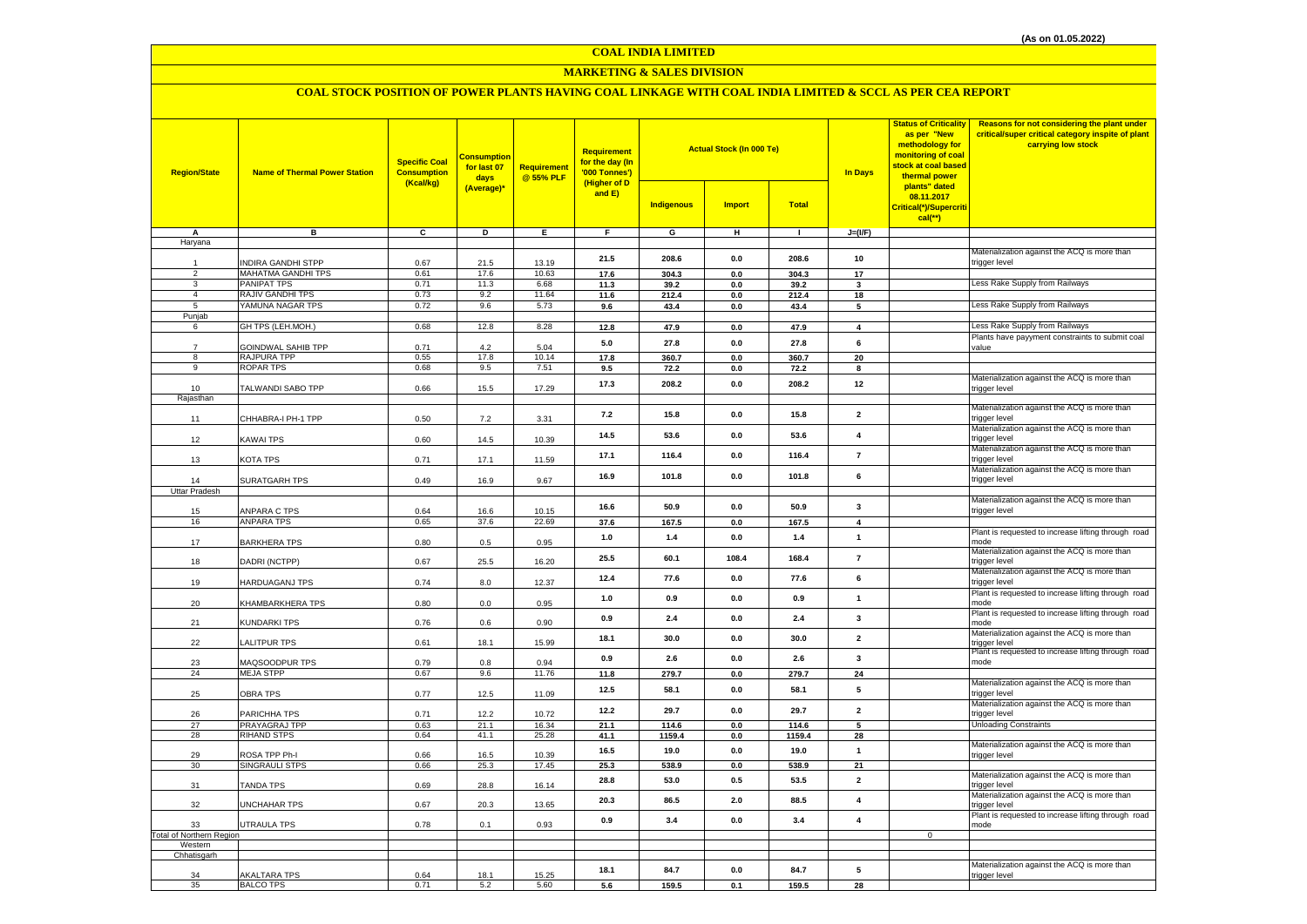#### **COAL INDIA LIMITED**

## **MARKETING & SALES DIVISION**

## **COAL STOCK POSITION OF POWER PLANTS HAVING COAL LINKAGE WITH COAL INDIA LIMITED & SCCL AS PER CEA REPORT**

| <b>Region/State</b> | <b>Name of Thermal Power Station</b>      | <b>Specific Coal</b><br><b>Consumption</b><br>(Kcal/kg) | <b>Consumption</b><br>for last 07<br>days<br>(Average)* | <b>Requirement</b><br>@ 55% PLF | <b>Requirement</b><br>for the day (In<br>'000 Tonnes')<br>(Higher of D<br>and E) | <b>Indigenous</b> | <b>Actual Stock (In 000 Te)</b><br><b>Import</b> | <b>Total</b>   | <b>In Days</b>           | <b>Status of Criticality</b><br>as per "New<br>methodology for<br>monitoring of coal<br>stock at coal based<br>thermal power<br>plants" dated<br>08.11.2017<br>Critical(*)/Supercriti<br>$cal$ (**) | Reasons for not considering the plant under<br>critical/super critical category inspite of plant<br>carrying low stock |
|---------------------|-------------------------------------------|---------------------------------------------------------|---------------------------------------------------------|---------------------------------|----------------------------------------------------------------------------------|-------------------|--------------------------------------------------|----------------|--------------------------|-----------------------------------------------------------------------------------------------------------------------------------------------------------------------------------------------------|------------------------------------------------------------------------------------------------------------------------|
| A                   | в                                         | c                                                       | D                                                       | Ε                               | F                                                                                | G                 | н                                                | $\mathbf{L}$   | $J=(VF)$                 |                                                                                                                                                                                                     |                                                                                                                        |
|                     |                                           |                                                         |                                                         |                                 | 4.8                                                                              | 6.8               | 0.0                                              | 6.8            | $\mathbf{1}$             |                                                                                                                                                                                                     | Materialization against the ACQ is more than                                                                           |
| 36                  | BANDAKHAR TPP                             | 0.71                                                    | 4.8                                                     | 2.81                            |                                                                                  |                   |                                                  |                |                          |                                                                                                                                                                                                     | trigger level                                                                                                          |
| 37<br>38            | <b>BARADARHA TPS</b><br><b>BHILAI TPS</b> | 0.77<br>0.76                                            | 20.3<br>7.9                                             | 12.25<br>5.01                   | 20.3<br>7.9                                                                      | 214.8<br>114.8    | 0.0<br>0.0                                       | 214.8<br>114.8 | 11<br>14                 |                                                                                                                                                                                                     |                                                                                                                        |
|                     |                                           |                                                         |                                                         |                                 |                                                                                  |                   |                                                  |                |                          |                                                                                                                                                                                                     | Materialization against the ACQ is more than                                                                           |
| 39                  | <b>BINJKOTE TPP</b>                       | 0.75                                                    | $0.0\,$                                                 | 5.95                            | 6.0                                                                              | 25.1              | 0.0                                              | 25.1           | $\overline{\mathbf{4}}$  |                                                                                                                                                                                                     | trigger level                                                                                                          |
| 40                  | <b>DSPM TPS</b>                           | 0.69                                                    | 8.9                                                     | 4.56                            | 8.9                                                                              | 49.9              | 0.0                                              | 49.9           | 6                        |                                                                                                                                                                                                     |                                                                                                                        |
| 41                  | <b>KORBA STPS</b>                         | 0.67                                                    | 43.2                                                    | 22.94                           | 43.2                                                                             | 535.4             | $0.0\,$                                          | 535.4          | 12                       |                                                                                                                                                                                                     |                                                                                                                        |
| 42                  | KORBA-WEST TPS                            | 0.78                                                    | 18.5                                                    | 13.79                           | 18.5                                                                             | 224.2             | 0.0                                              | 224.2          | 12                       |                                                                                                                                                                                                     |                                                                                                                        |
| 43                  | <b>LARA TPP</b>                           | 0.66                                                    | 19.8                                                    | 13.92                           | 19.8                                                                             | 392.6             | 0.0                                              | 392.6          | 20                       |                                                                                                                                                                                                     |                                                                                                                        |
| 44                  | <b>VAWAPARA TPP</b>                       | 0.79                                                    | 0.0                                                     | 6.28                            | 6.3                                                                              | 18.7              | 0.0                                              | 18.7           | $\mathbf{3}$             |                                                                                                                                                                                                     | Materialization against the ACQ is more than<br>rigger level                                                           |
|                     |                                           |                                                         |                                                         |                                 |                                                                                  |                   |                                                  |                |                          |                                                                                                                                                                                                     | Supply restricted considering high stock at their                                                                      |
| 45                  | <b>PATHADI TPP</b>                        | 0.65                                                    | 44                                                      | 5.18                            | 5.2                                                                              | 34.1              | 0.0                                              | 34.1           | $\overline{7}$           |                                                                                                                                                                                                     | hne                                                                                                                    |
| 46                  | SIPAT STPS                                | 0.68                                                    | 28.7                                                    | 26.62                           | 28.7                                                                             | 578.3             | 0.0                                              | 578.3          | 20                       |                                                                                                                                                                                                     |                                                                                                                        |
| 47                  | TAMNAR TPP                                | 0.84                                                    | 32.4                                                    | 26.52                           | 32.4                                                                             | 126.3             | 0.0                                              | 126.3          | $\overline{\mathbf{4}}$  |                                                                                                                                                                                                     | Materialization against the ACQ is more than<br>trigger level                                                          |
|                     |                                           |                                                         |                                                         |                                 | 14.2                                                                             | 162.2             | 0.0                                              | 162.2          | 11                       |                                                                                                                                                                                                     | Materialization against the ACQ is more than                                                                           |
| 48                  | <b>JCHPINDA TPP</b>                       | 0.75                                                    | 13.6                                                    | 14.22                           |                                                                                  |                   |                                                  |                |                          |                                                                                                                                                                                                     | trigger level                                                                                                          |
| Gujarat             |                                           |                                                         |                                                         |                                 |                                                                                  |                   |                                                  |                |                          |                                                                                                                                                                                                     |                                                                                                                        |
| 49                  | <b>GANDHI NAGAR TPS</b>                   | 0.69                                                    | 9.3                                                     | 5.71                            | 9.3                                                                              | 80.2              | 0.0                                              | 80.2           | 9                        |                                                                                                                                                                                                     | Materialization against the ACQ is more than<br>trigger level                                                          |
| 50                  | SABARMATI (D-F STATIONS)                  | 0.57                                                    | 4.8                                                     | 2.74                            | 4.8                                                                              | 24.9              | 68.8                                             | 93.6           | #REF!                    |                                                                                                                                                                                                     |                                                                                                                        |
|                     |                                           |                                                         |                                                         |                                 |                                                                                  |                   |                                                  |                |                          |                                                                                                                                                                                                     | Materialization against the ACQ is more than                                                                           |
| 51                  | UKAI TPS                                  | 0.67                                                    | 13.1                                                    | 9.85                            | 13.1                                                                             | 57.3              | 0.0                                              | 57.3           | $\overline{4}$           |                                                                                                                                                                                                     | rigger level                                                                                                           |
|                     |                                           |                                                         |                                                         |                                 | 28.6                                                                             | 163.8             | 0.0                                              | 163.8          | 6                        |                                                                                                                                                                                                     | Materialization against the ACQ is more than                                                                           |
| 52                  | <b>WANAKBORI TPS</b>                      | 0.67                                                    | 28.6                                                    | 20.22                           |                                                                                  |                   |                                                  |                |                          |                                                                                                                                                                                                     | trigger level                                                                                                          |
| Madhya Pradesh      |                                           |                                                         |                                                         |                                 |                                                                                  |                   |                                                  |                |                          |                                                                                                                                                                                                     |                                                                                                                        |
| 53<br>54            | AMARKANTAK EXT TPS<br>ANUPPUR TPP         | 0.65<br>0.65                                            | 2.9<br>19.1                                             | 1.80<br>10.31                   | 2.9<br>19.1                                                                      | 48.0<br>250.0     | 0.0<br>0.0                                       | 48.0<br>250.0  | 16<br>13                 |                                                                                                                                                                                                     |                                                                                                                        |
|                     |                                           |                                                         |                                                         |                                 |                                                                                  |                   |                                                  |                |                          |                                                                                                                                                                                                     | Materialization against the ACQ is more than                                                                           |
| 55                  | <b>BINA TPS</b>                           | 0.74                                                    | 7.3                                                     | 4.88                            | 7.3                                                                              | 39.0              | 0.0                                              | 39.0           | 5                        |                                                                                                                                                                                                     | rigger level                                                                                                           |
|                     |                                           |                                                         |                                                         |                                 | 21.9                                                                             | 94.3              | 0.0                                              | 94.3           | $\overline{4}$           |                                                                                                                                                                                                     | Materialization against the ACQ is more than                                                                           |
| 56                  | <b>GADARWARA TPP</b>                      | 0.66                                                    | 21.9                                                    | 13.93                           |                                                                                  |                   |                                                  |                |                          |                                                                                                                                                                                                     | trigger level                                                                                                          |
| 57                  | KHARGONE STPP                             | 0.60                                                    | 9.5                                                     | 10.45                           | 10.4                                                                             | 166.3             | 122.6                                            | 289.0          | 28                       |                                                                                                                                                                                                     | Materialization against the ACQ is more than<br>trigger level                                                          |
| 58                  | SANJAY GANDHI TPS                         | 0.82                                                    | 14.7                                                    | 14.57                           | 14.7                                                                             | 31.0              | 0.0                                              | 31.0           | $\overline{\phantom{a}}$ |                                                                                                                                                                                                     | Non payment of dues                                                                                                    |
| 59                  | <b>SATPURA TPS</b>                        | 0.67                                                    | 7.5                                                     | 11.79                           | 11.8                                                                             | 53.0              | 0.0                                              | 53.0           | $\overline{4}$           |                                                                                                                                                                                                     | Non Payment of Dues                                                                                                    |
|                     |                                           |                                                         |                                                         |                                 |                                                                                  |                   |                                                  |                |                          |                                                                                                                                                                                                     | Materialization against the ACQ is more than                                                                           |
| 60                  | <b>SEIONI TPP</b>                         | 0.64                                                    | 8.9                                                     | 5.06                            | 8.9                                                                              | 24.9              | 0.0                                              | 24.9           | $\mathbf{3}$             |                                                                                                                                                                                                     | trigger level                                                                                                          |
| 61                  | SHREE SINGAJI TPP                         | 0.71                                                    | 32.3                                                    | 23.50                           | 32.3                                                                             | 100.6             | 0.0                                              | 100.6          | $\overline{\mathbf{3}}$  |                                                                                                                                                                                                     | Non Payment of Dues                                                                                                    |
| 62<br>Maharashtra   | <b>VINDHYACHAL STPS</b>                   | 0.69                                                    | 65.9                                                    | 43.60                           | 65.9                                                                             | 1617.9            | 0.0                                              | 1617.9         | 25                       |                                                                                                                                                                                                     |                                                                                                                        |
|                     |                                           |                                                         |                                                         |                                 |                                                                                  |                   |                                                  |                |                          |                                                                                                                                                                                                     | Materialization against the ACQ is more than                                                                           |
| 63                  | AMRAVATI TPS                              | 0.62                                                    | 20.0                                                    | 11.07                           | 20.0                                                                             | 78.8              | 0.0                                              | 78.8           | $\overline{4}$           |                                                                                                                                                                                                     | trigger level                                                                                                          |
| 64                  | <b>BHUSAWAL TPS</b>                       | 0.72                                                    | 16.7                                                    | 11.44                           | 16.7                                                                             | 31.2              | 0.0                                              | 31.2           | $\overline{2}$           |                                                                                                                                                                                                     | Non payment of dues                                                                                                    |
| 65                  | <b>BUTIBORI TPP</b>                       | 0.67                                                    | 0.0                                                     | 5.31                            | 5.3                                                                              | 59.7              | 0.0                                              | 59.7           | 11                       |                                                                                                                                                                                                     |                                                                                                                        |
| 66                  | CHANDRAPUR(MAHARASHTRA) STPS              | 0.78                                                    | 39.7                                                    | 30.17                           | 39.7                                                                             | 284.8             | 0.0                                              | 284.8          | $\overline{7}$           |                                                                                                                                                                                                     | Non payment of dues                                                                                                    |
| 67                  | DAHANU TPS                                | 0.62                                                    | 6.6                                                     | 4.09                            | 6.6                                                                              | 4.3               | 0.1                                              | 4.3            | $\mathbf{1}$             |                                                                                                                                                                                                     | Materialization against the ACQ is more than<br>trigger level                                                          |
|                     |                                           |                                                         |                                                         |                                 |                                                                                  |                   |                                                  |                | 8                        |                                                                                                                                                                                                     | Materialization against the ACQ is more than                                                                           |
| 68                  | DHARIWAL TPP                              | 0.67                                                    | 8.1                                                     | 5.34                            | 8.1                                                                              | 65.7              | 0.0                                              | 65.7           |                          |                                                                                                                                                                                                     | trigger level                                                                                                          |
| 69                  |                                           | 0.67                                                    | 8.8                                                     | 5.29                            | 8.8                                                                              | 40.9              | 0.0                                              | 40.9           | 5                        |                                                                                                                                                                                                     | Materialization against the ACQ is more than<br>trigger level                                                          |
|                     | <b>GMR WARORA TPS</b>                     |                                                         |                                                         |                                 |                                                                                  |                   |                                                  |                |                          |                                                                                                                                                                                                     | Materialization against the ACQ is more than                                                                           |
| 70                  | <b>CHAPARKHEDA TPS</b>                    | 0.89                                                    | 20.5                                                    | 15.72                           | 20.5                                                                             | 120.5             | 0.0                                              | 120.5          | 6                        |                                                                                                                                                                                                     | trigger level                                                                                                          |
| 71                  | <b>KORADI TPS</b>                         | 0.76                                                    | 32.1                                                    | 22.08                           | 32.1                                                                             | 49.2              | 0.0                                              | 49.2           | $\overline{2}$           |                                                                                                                                                                                                     | Non payment of dues                                                                                                    |
|                     |                                           |                                                         |                                                         |                                 | 30.5                                                                             | 36.3              | 93.9                                             | 130.3          | $\overline{\mathbf{4}}$  |                                                                                                                                                                                                     | Materialization against the ACQ is more than                                                                           |
| 72                  | MAUDA TPS                                 | 0.70                                                    | 30.5                                                    | 21.29                           |                                                                                  |                   |                                                  |                |                          |                                                                                                                                                                                                     | trigger level                                                                                                          |
| 73                  | <b>NASIK TPS</b>                          | 0.81                                                    | 8.4                                                     | 6.72                            | 8.4                                                                              | 18.7              | 0.0                                              | 18.7           | $\overline{2}$           |                                                                                                                                                                                                     | Non payment of dues                                                                                                    |
| 74<br>75            | PARAS TPS<br><b>PARLITPS</b>              | 0.74<br>0.67                                            | 6.6<br>8.2                                              | 4.90<br>6.65                    | 6.6                                                                              | 19.3              | 0.0<br>0.0                                       | 19.3<br>89.4   | 3                        |                                                                                                                                                                                                     | Non payment of dues<br>Non payment of dues                                                                             |
|                     |                                           |                                                         |                                                         |                                 | 8.2                                                                              | 89.4              |                                                  |                | 11                       |                                                                                                                                                                                                     | Materialization against the ACQ is more than                                                                           |
| 76                  | <b>SOLAPUR STPS</b>                       | 0.56                                                    | 17.8                                                    | 9.73                            | 17.8                                                                             | 47.6              | 5.1                                              | 52.6           | 3                        |                                                                                                                                                                                                     | trigger level                                                                                                          |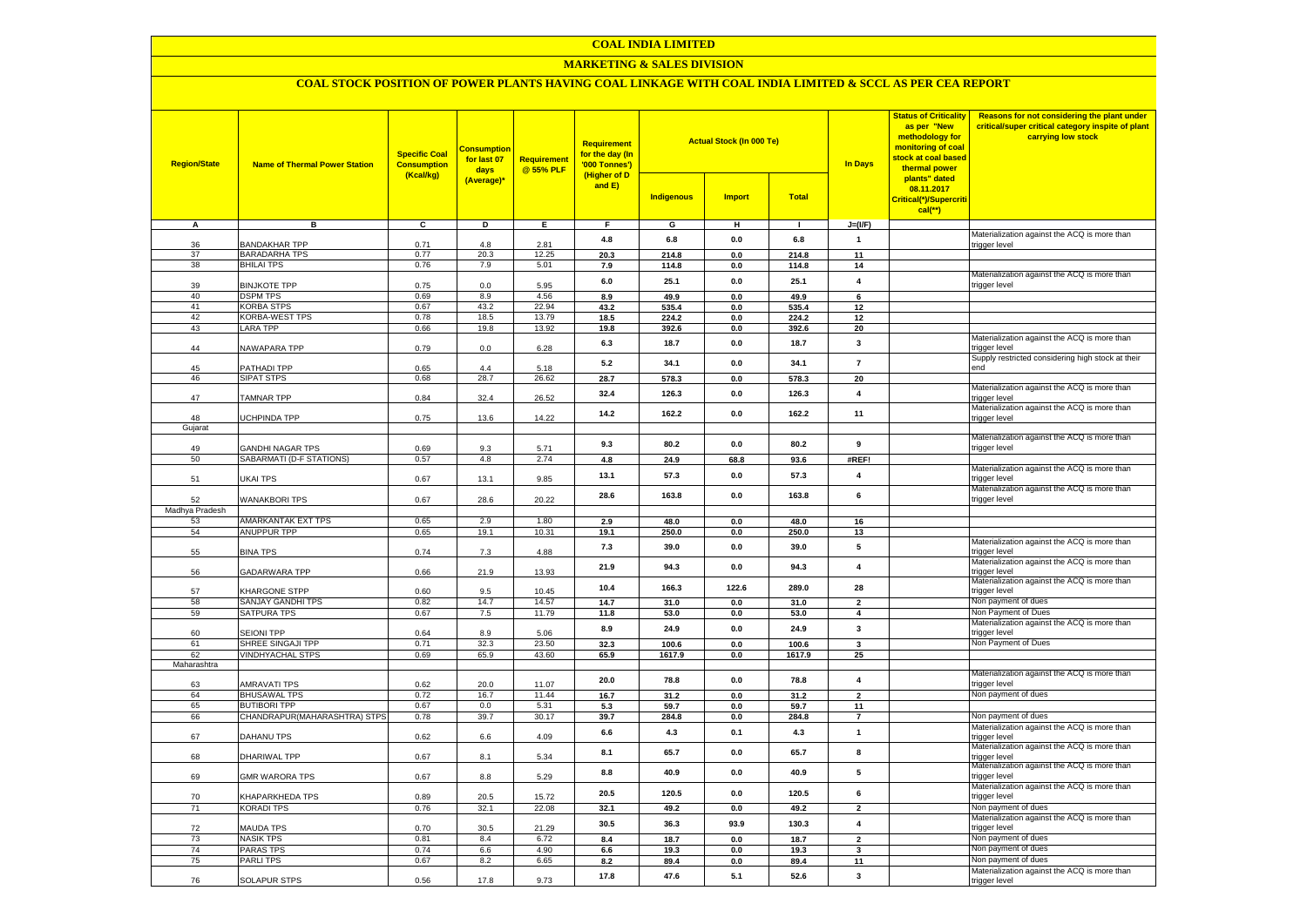#### **COAL INDIA LIMITED**

## **MARKETING & SALES DIVISION**

# **COAL STOCK POSITION OF POWER PLANTS HAVING COAL LINKAGE WITH COAL INDIA LIMITED & SCCL AS PER CEA REPORT**

| <b>Region/State</b>                  | <b>Name of Thermal Power Station</b>       | <b>Specific Coal</b><br><b>Consumption</b><br>(Kcal/kg) | <b>Consumption</b><br>for last 07<br>days<br>(Average)* | <b>Requirement</b><br>@ 55% PLF | <b>Requirement</b><br>for the day (In<br>'000 Tonnes')<br>(Higher of D<br>and E) | <b>Actual Stock (In 000 Te)</b><br><b>Total</b><br><b>Indigenous</b><br><b>Import</b> |                | <b>Status of Criticality</b><br>as per "New<br>methodology for<br>monitoring of coal<br>stock at coal based<br><b>In Days</b><br>thermal power<br>plants" dated<br>08.11.2017<br>Critical(*)/Supercriti<br>$cal$ (**) |                         | Reasons for not considering the plant under<br>critical/super critical category inspite of plant<br>carrying low stock |                                                                                                               |
|--------------------------------------|--------------------------------------------|---------------------------------------------------------|---------------------------------------------------------|---------------------------------|----------------------------------------------------------------------------------|---------------------------------------------------------------------------------------|----------------|-----------------------------------------------------------------------------------------------------------------------------------------------------------------------------------------------------------------------|-------------------------|------------------------------------------------------------------------------------------------------------------------|---------------------------------------------------------------------------------------------------------------|
| А                                    | в                                          | $\mathbf{c}$                                            | D                                                       | Е.                              | F.                                                                               | G                                                                                     | н              | $\mathbf{I}$                                                                                                                                                                                                          | $J=(I/F)$               |                                                                                                                        |                                                                                                               |
|                                      |                                            |                                                         |                                                         |                                 | 44.6                                                                             | 187.8                                                                                 | $0.0\,$        | 187.8                                                                                                                                                                                                                 | $\boldsymbol{4}$        |                                                                                                                        | Materialization against the ACQ is more than                                                                  |
| 77                                   | <b>TIRORA TPS</b>                          | 0.66                                                    | 44.6                                                    | 28.73                           |                                                                                  |                                                                                       |                |                                                                                                                                                                                                                       |                         |                                                                                                                        | trigger level                                                                                                 |
| 78<br><b>Total of Western Region</b> | WARDHA WARORA TPP                          | 0.66                                                    | 5.2                                                     | 4.71                            | 5.2                                                                              | 137.4                                                                                 | 0.0            | 137.4                                                                                                                                                                                                                 | $\overline{27}$         | $\mathbf 0$                                                                                                            |                                                                                                               |
| Southern                             |                                            |                                                         |                                                         |                                 |                                                                                  |                                                                                       |                |                                                                                                                                                                                                                       |                         |                                                                                                                        |                                                                                                               |
| Andhra Pradesh                       |                                            |                                                         |                                                         |                                 |                                                                                  |                                                                                       |                |                                                                                                                                                                                                                       |                         |                                                                                                                        |                                                                                                               |
| 79                                   | DAMODARAM SANJEEVAIAH TPS                  | 0.66                                                    | 11.3                                                    | 13.85                           | 13.8                                                                             | 121.5                                                                                 | 0.0            | 121.5                                                                                                                                                                                                                 | 9                       |                                                                                                                        | Materialization against the ACQ is more than<br>trigger level                                                 |
| 80                                   | Dr. N.TATA RAO TPS                         | 0.77                                                    | 28.0                                                    | 17.90                           | 28.0                                                                             | 30.2                                                                                  | 0.0            | 30.2                                                                                                                                                                                                                  | $\overline{1}$          |                                                                                                                        | Materialization against the ACQ is more than<br>trigger level                                                 |
| 81                                   | PAINAMPURAM TPP                            | 0.59                                                    | 17.2                                                    | 10.21                           | 17.2                                                                             | 41.3                                                                                  | 104.2          | 145.4                                                                                                                                                                                                                 | 8                       |                                                                                                                        | Materialization against the ACQ is more than<br>trigger level<br>Materialization against the ACQ is more than |
| 82                                   | RAYALASEEMA TPS                            | 0.76                                                    | 20.9                                                    | 16.60                           | 20.9                                                                             | 22.8                                                                                  | 0.0            | 22.8                                                                                                                                                                                                                  | $\overline{1}$          |                                                                                                                        | trigger level<br>Materialization against the ACQ is more than                                                 |
| 83                                   | SIMHADRI                                   | 0.78                                                    | 32.4                                                    | 20.54                           | 32.4                                                                             | 211.1                                                                                 | 69.4           | 280.5                                                                                                                                                                                                                 | 9                       |                                                                                                                        | trigger level<br>Materialization against the ACQ is more than                                                 |
| 84                                   | SGPL TPP                                   | 0.53                                                    | 17.2                                                    | 9.26                            | 17.2                                                                             | 10.1                                                                                  | 156.4          | 166.6                                                                                                                                                                                                                 | 10                      |                                                                                                                        | trigger level                                                                                                 |
| 85                                   | <b>VIZAG TPP</b>                           | 0.67                                                    | 9.5                                                     | 9.20                            | 9.5                                                                              | 84.4                                                                                  | 0.0            | 84.4                                                                                                                                                                                                                  | $\overline{9}$          |                                                                                                                        | Less Supply of rakes from Railways                                                                            |
| Karnataka                            |                                            |                                                         |                                                         |                                 |                                                                                  |                                                                                       |                |                                                                                                                                                                                                                       |                         |                                                                                                                        |                                                                                                               |
| 86                                   | <b>BELLARY TPS</b>                         | 0.63                                                    | 19.9                                                    | 14.23                           | 19.9                                                                             | 36.6                                                                                  | 0.0            | 36.6                                                                                                                                                                                                                  | $\overline{2}$          |                                                                                                                        | Materialization against the ACQ is more than<br>trigger level<br>Materialization against the ACQ is more than |
| 87                                   | <b>KUDGI STPP</b>                          | 0.63                                                    | 21.1                                                    | 19.90                           | 21.1                                                                             | 87.8                                                                                  | 9.5            | 97.3                                                                                                                                                                                                                  | 5                       |                                                                                                                        | trigger level<br>Materialization against the ACQ is more than                                                 |
| 88                                   | RAICHUR TPS                                | 0.66                                                    | 18.8                                                    | 14.98                           | 18.8                                                                             | 130.7                                                                                 | 0.0            | 130.7                                                                                                                                                                                                                 | $\overline{7}$          |                                                                                                                        | trigger level<br>Materialization against the ACQ is more than                                                 |
| 89<br><b>Tamil Nadu</b>              | YERMARUS TPP                               | 0.62                                                    | 9.7                                                     | 13.09                           | 13.1                                                                             | 80.8                                                                                  | 0.0            | 80.8                                                                                                                                                                                                                  | 6                       |                                                                                                                        | trigger level                                                                                                 |
| 90                                   | METTUR TPS                                 | 0.81                                                    | 11.1                                                    | 8.98                            | 11.1                                                                             | 31.0                                                                                  | 0.0            | 31.0                                                                                                                                                                                                                  | $\mathbf{3}$            |                                                                                                                        | Materialization against the ACQ is more than<br>rigger level                                                  |
| 91                                   | METTUR TPS - II                            | 0.78                                                    | 8.2                                                     | 6.16                            | 8.2                                                                              | 20.3                                                                                  | 0.0            | 20.3                                                                                                                                                                                                                  | $\overline{\mathbf{2}}$ |                                                                                                                        | Materialization against the ACQ is more than<br>trigger level                                                 |
| 92                                   | NORTH CHENNAI TPS                          | 0.82                                                    | 29.3                                                    | 19.78                           | 29.3                                                                             | 47.0                                                                                  | $0.0\,$        | 47.0                                                                                                                                                                                                                  | $\mathbf 2$             |                                                                                                                        | Materialization against the ACQ is more than<br>trigger level                                                 |
| 93                                   | TUTICORIN TPS                              | 0.96                                                    | 9.6                                                     | 13.31                           | 13.3                                                                             | 21.8                                                                                  | 0.0            | 21.8                                                                                                                                                                                                                  | $\overline{\mathbf{2}}$ |                                                                                                                        | Materialization against the ACQ is more than<br>trigger level                                                 |
| 94                                   | <b>VALLUR TPP</b>                          | 0.72                                                    | 19.6                                                    | 14.26                           | 19.6                                                                             | 166.6                                                                                 | 0.0            | 166.6                                                                                                                                                                                                                 | 8                       |                                                                                                                        | Materialization against the ACQ is more than<br>trigger level                                                 |
| Telangana<br>95                      | <b>BHADRADRI TPP</b>                       | 0.69                                                    | 10.7                                                    | 9.83                            | 10.7                                                                             | 82.8                                                                                  | 0.0            | 82.8                                                                                                                                                                                                                  | 8                       |                                                                                                                        |                                                                                                               |
| 96                                   | KAKATIYA TPS                               | 0.57                                                    | 12.7                                                    | 8.33                            | 12.7                                                                             | 139.2                                                                                 | 0.0            | 139.2                                                                                                                                                                                                                 | 11                      |                                                                                                                        |                                                                                                               |
| 97                                   | KOTHAGUDEM TPS (NEW)                       | 0.64                                                    | 13.7                                                    | 8.46                            | 13.7                                                                             | 111.1                                                                                 | 0.0            | 111.1                                                                                                                                                                                                                 | 8                       |                                                                                                                        |                                                                                                               |
| 98                                   | KOTHAGUDEM TPS (STAGE-7)                   | 0.50                                                    | 8.5                                                     | 5.23                            | 8.5                                                                              | 43.3                                                                                  | 0.0            | 43.3                                                                                                                                                                                                                  | 5                       |                                                                                                                        |                                                                                                               |
| 99<br>100                            | RAMAGUNDEM STPS<br>RAMAGUNDEM-B TPS        | 0.62<br>0.77                                            | 34.3<br>0.0                                             | 21.33<br>0.64                   | 34.3                                                                             | 130.9                                                                                 | $0.0\,$        | 130.9                                                                                                                                                                                                                 | $\overline{4}$          |                                                                                                                        |                                                                                                               |
| 101                                  | <b>SINGARENI TPP</b>                       | 0.58                                                    | 15.5                                                    | 9.12                            | 0.6<br>15.5                                                                      | 15.4<br>103.1                                                                         | 0.0<br>$0.0\,$ | 15.4<br>103.1                                                                                                                                                                                                         | 24<br>$\overline{7}$    |                                                                                                                        |                                                                                                               |
| <b>Total of Southern Region</b>      |                                            |                                                         |                                                         |                                 |                                                                                  |                                                                                       |                |                                                                                                                                                                                                                       |                         | $\mathbf 0$                                                                                                            |                                                                                                               |
| Eastern                              |                                            |                                                         |                                                         |                                 |                                                                                  |                                                                                       |                |                                                                                                                                                                                                                       |                         |                                                                                                                        |                                                                                                               |
| Bihar                                |                                            |                                                         |                                                         |                                 |                                                                                  |                                                                                       |                |                                                                                                                                                                                                                       |                         |                                                                                                                        |                                                                                                               |
| 102<br>103                           | <b>BARAUNI TPS</b><br><b>BARHI</b>         | 0.63<br>0.67                                            | 5.9<br>8.4                                              | 5.90<br>5.84                    | 5.9<br>8.4                                                                       | 68.2<br>101.2                                                                         | 0.0<br>$0.0\,$ | 68.2<br>101.2                                                                                                                                                                                                         | 11<br>12                |                                                                                                                        |                                                                                                               |
| 104                                  | <b>BARH II</b>                             | 0.67                                                    | 16.7                                                    | 11.67                           | 16.7                                                                             | 202.4                                                                                 | 0.0            | 202.4                                                                                                                                                                                                                 | 12                      |                                                                                                                        |                                                                                                               |
| 105                                  | KAHALGAON TPS                              | 0.80                                                    | 37.5                                                    | 24.62                           | 37.5                                                                             | 156.7                                                                                 | 17.3           | 174.0                                                                                                                                                                                                                 | 5                       |                                                                                                                        | Materialization against the ACQ is more than<br>rigger level                                                  |
| 106                                  | MUZAFFARPUR TPS                            | 0.77                                                    | 5.7                                                     | 3.95                            | 5.7                                                                              | 92.6                                                                                  | 0.0            | 92.6                                                                                                                                                                                                                  | 16                      |                                                                                                                        | Materialization against the ACQ is more than<br>trigger level                                                 |
| 107                                  | NABINAGAR STPP                             | 0.58                                                    | 17.7                                                    | 15.21                           | 17.7                                                                             | 215.5                                                                                 | 0.0            | 215.5                                                                                                                                                                                                                 | 12                      |                                                                                                                        |                                                                                                               |
| 108                                  | NABINAGAR TPP                              | 0.69                                                    | 16.6                                                    | 9.06                            | 16.6                                                                             | 46.3                                                                                  | 0.0            | 46.3                                                                                                                                                                                                                  | $\overline{\mathbf{3}}$ |                                                                                                                        | Materialization against the ACQ is more than<br>trigger level                                                 |
| Jharkhand                            |                                            |                                                         |                                                         |                                 |                                                                                  |                                                                                       |                |                                                                                                                                                                                                                       |                         |                                                                                                                        |                                                                                                               |
| 109<br>110                           | BOKARO TPS 'A' EXP<br>CHANDRAPURA(DVC) TPS | 0.57<br>0.61                                            | 6.5<br>7.4                                              | 3.78<br>4.06                    | 6.5<br>7.4                                                                       | 149.8<br>146.8                                                                        | 0.0<br>14.2    | 149.8<br>161.0                                                                                                                                                                                                        | 23<br>22                |                                                                                                                        |                                                                                                               |
| 111                                  | <b>JOJOBERA TPS</b>                        | 0.69                                                    | 3.5                                                     | 2.18                            | 3.5                                                                              | 57.9                                                                                  | $\mathbf{0.0}$ | 57.9                                                                                                                                                                                                                  | 17                      |                                                                                                                        |                                                                                                               |
| 112                                  | <b>KODARMA TPP</b>                         | 0.62                                                    | 12.7                                                    | 8.23                            | 12.7                                                                             | 141.2                                                                                 | 32.1           | 173.2                                                                                                                                                                                                                 | 14                      |                                                                                                                        |                                                                                                               |